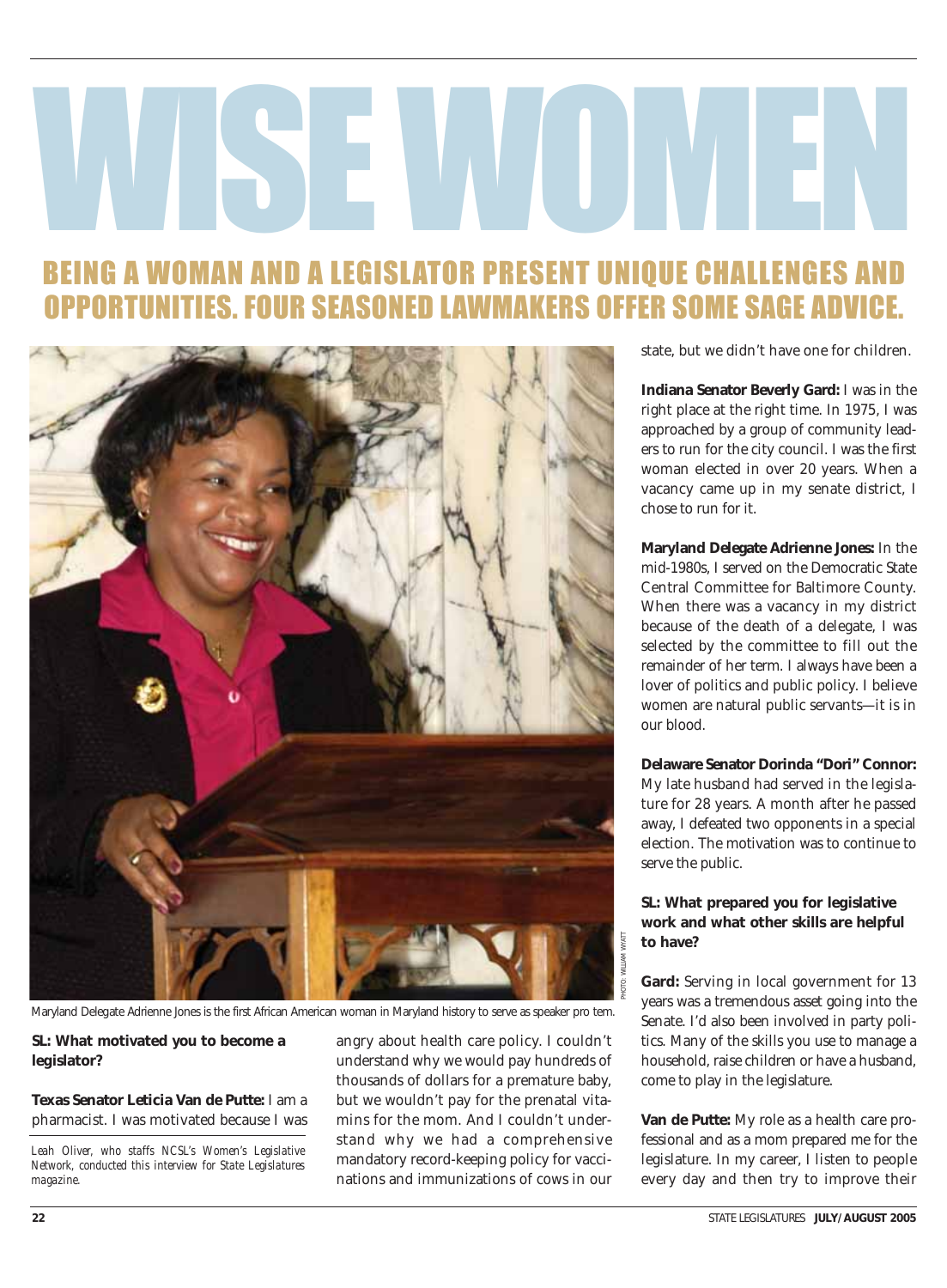quality of life. In the legislature, we listen to people and then we help craft solutions that people can use to improve their quality of life. I think my skills as a mom have come in extremely handy, too.

**Jones:** In local government, you deal with all sorts of personalities, community groups, other elected officials, so it really prepares you to adapt that to work as a legislator. I serve on the Appropriations Committee and deal with budgets. When you're dealing with the state's funds you've got to make sure it's right.

**Connor:** Having been an educator, I try to look at my job as my classroom. In some ways my constituents and my colleagues are still students—just older. I give them information; I share the facts; I look for input; I want their opinion.

#### **SL: How are women important to the legislative process?**

**Jones:** Women are multi-talented. Women bring a very different perspective. We don't mind consulting others. I think we provide an added service to the legislature.

**Connor:** Women want to bring it all in, listen to all the answers. We will bring our personal issues to the floor and are not afraid to talk about them. Gentlemen tend to keep a lot of that close to the chest. That's why we are an important balance.

**Van de Putte**: The important decisions in families' lives always have been made by women. It makes a difference when women are at the table. Just like it makes a difference when you're dealing with housing policy and you've got somebody who's been homeless at the table or you're dealing in health care policy and you have somebody who's HIV positive at the table.

#### **SL: What advice would you give to a new legislator about taking on traditionally women's issues or traditionally men's issues?**

**Connor:** When I approach pieces of legislation, I don't look at it as a male issue or a female issue. There are issues that are very important for all of us to look at. You should

get involved in the whole process because you're here representing both genders and all issues.

**Gard:** My advice to a new legislator, whether male or a female, would be to look at their strengths and work toward their strengths. If you become an expert in any specific area, people are going to look to you for advice. For a woman, being accepted might take some time. My background is biochemistry and I'm chair of the Senate Environmental Affairs Committee. When I first came into the legislature, I heard a male voice in the back row say "What does a housewife from Greenfield, Indiana, know about environmental legislation?"

**Van de Putte:** I've never been on a health committee. I love technology, science, telecommunications, utilities and alternative fuels. Don't be afraid to venture out into something you may not know, but you love. You will be surprised at how much other legislators will respect you.

**Jones:** Be adept at one or two areas so you are in a better position to serve on a committee that covers the subject areas you know well. And don't be afraid to serve on a budget committee when your interests may be child welfare or health care because these issues need advocates for funding.



Indiana Senator Beverly Gard started her political career on the Greenfield City Council where she was the first woman elected in 20 years.

#### **SL: What wisdom or caution can you share with new women legislators?**

**Gard:** Move slowly. Don't try to transform the state. Start building relationships, start learning issues. Learn the rules. Get to know the personalities involved and the politics. Do not forget the people who put you there.



Delaware Senator Dori Connor ran for her husband's seat of 28 years one month after he died in 1997 and defeated two opponents in a special election to win it.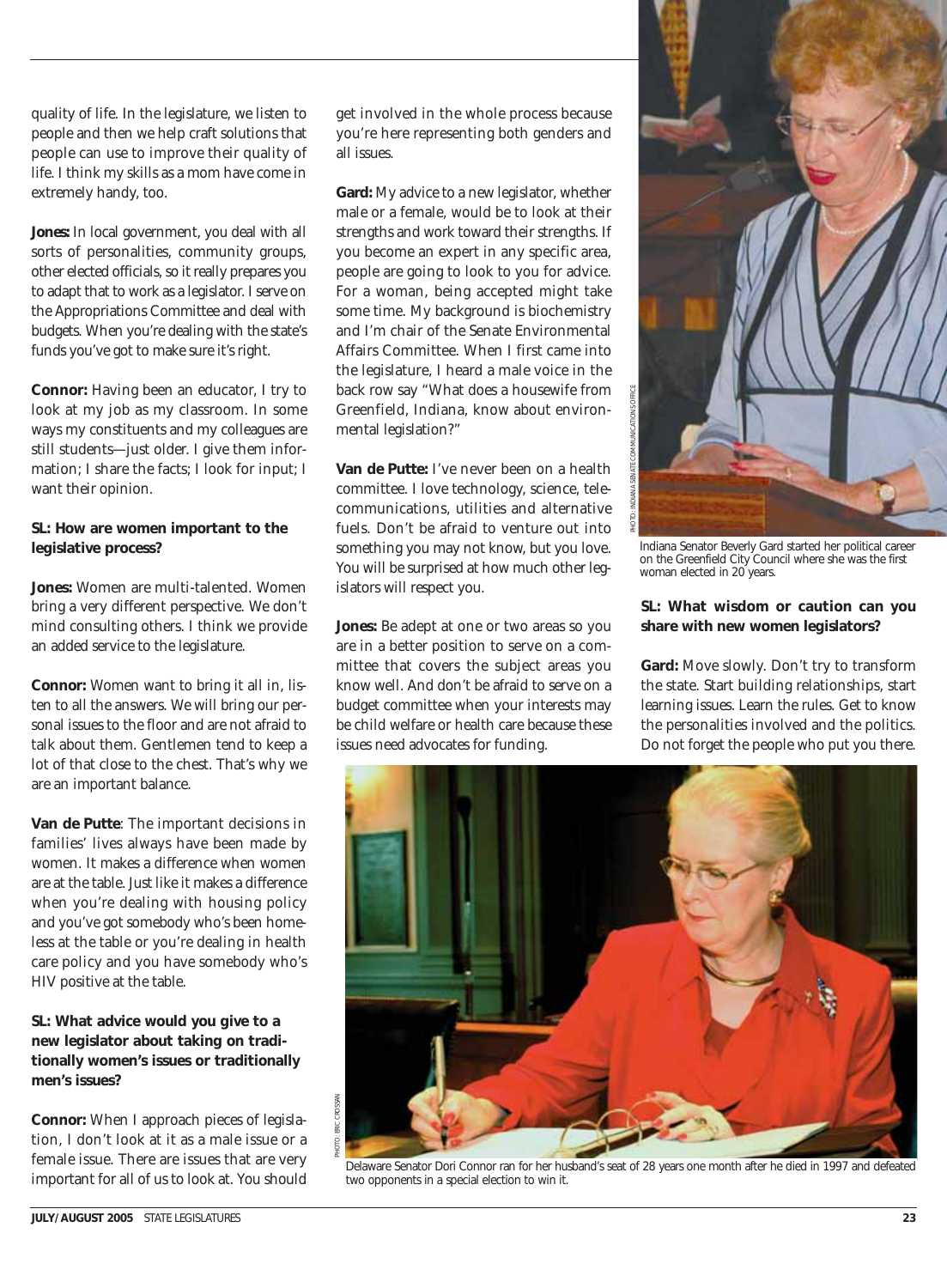## **THE WOMEN'S LEGISLATIVE NETWORK**

The Women's Legislative Network of NCSL is dedicated to promoting the participation, empow-<br>erment and leadership of women legislators. It is an active, vibrant respected organization that serves the needs of women legislators in the 50 states. All women legislators are members of the Women's Legislative Network by virtue of their election to office.

The Network sponsors events throughout the year to give women legislators an opportunity to learn, meet colleagues from other states and enhance their skills. It sponsors forums and workshops on topics important to women legislators; hosts events for women legislators at NCSL meetings; provides networking opportunities through legislative receptions; and works with other organizations to ensure that the best resources and services are available to women lawmakers.

To become involved, attend Network events, subscribe to the Network News or apply for a Network Executive Board or Advisory Council position. Corporations can support the Network by becoming Alliance members.

Many women legislators have found the Network to be an important source of information, support and advice.

"One of the best things I did shortly after I was elected was come to an NCSL conference and go to the Women's Network," says Delaware Senator Dori Connor. "I felt automatic camaraderie not only with women in my state, but across the country. One of the best things women can do is jump in and get involved and learn from what others are doing."

Call or e-mail Leah Oliver, Network coordinator, with questions at (303) 364-7700 or leah.oliver@ncsl.org.

Develop a strong relationship with your constituents—use town meetings, press releases, questionnaires.

**Van De Putte:** It's incredibly important to know when to engage, when not to push the point. Try not to be one of the boys. Don't be afraid to ask questions or advice of senior members. If you represent your district then nobody's going to fault you. Take a deep breath, have a sense of humor, learn the rules, be respectful of other people.

**Jones:** Don't think you have to put in a bill the first year. Learn the system. Ask questions. All legislators have egos. They love it when you ask them for advice. By asking questions, you're developing a relationship and they'll remember you as a person who is concerned about the process. Don't forget about who put you there, because you can be on committees and travel to various forums and it doesn't mean a thing to your constituents if you're not able to deliver back home.

**Connor:** Be willing to accept if you've made a mistake. Learn your subject matter. Be consistent. Dress appropriately. Earn trust from your constituency. Take advantage of workshops and learn all the rules. Be prepared to eat the bear or the bear will eat you. The last thing that I do is look in that rearview mirror and give myself a pep talk. You've got to show confidence right from the beginning.

#### **SL: What are the lessons you have learned from legislative leaders, both male and female?**

**Van de Putte:** One of the lessons I learned from the speaker in 1991 when I was a freshman was always vote your district. Don't be afraid to go against the grain if it's good for your district, because that's who elected you.

**Gard:** Shortly after I came to the legislature I set a goal to be a committee chairman. So I watched others to see how they handled their committees in really effective ways. One in particular, Senator Pat Miller, is an exemplary chairman. I tried over the years to develop some of the skills that she has in being decisive, fair, having control of that committee. I think most women chairs tend to be more inclusive, develop relationships, and work toward consensus.

**Connor:** On our first day in the legislature, we all knew in a very short amount of time who we wanted to pattern and who we did not. Senator Myrna Bair, our former caucus leader and former head of the Women's Network, gave sage advice, "Do not be quick to declare your opinion on a piece of legislation." After you declare, you may have to change your mind. Remember to keep that open mind, keep that judgment to yourself until that last minute.

**Jones:** One lesson I learned from legislative leaders was don't be afraid to ask questions. It is OK to get up on the floor and say, "Can you explain what this bill does?" Another lesson is keep your word, if you're going to support a bill and tell your constituents or lobbyists that you are going to vote in favor of a bill, do not vote against it on the floor. Finally, share your bills—you don't have to have 15 bills. Share a couple with a new legislator, particularly bills you know will pass. It gives that new legislator the confidence to work on other legislation on their own.

#### **SL: Why do you think only 22 percent of legislators are women and do you think that will change?**

**Jones:** One of the biggest hurdles is fundraising. Women, for the most part, are more reluctant to ask for money than men. In addition, women have multi-obligations family, community activities, church—that tend to delay them looking at public office. It will change when there is more sharing of family responsibilities by the husband/ partner/children that will allow women to enter public life earlier.

**Van De Putte:** I think one of our strengths turns to be one of the weaknesses; we tend not to worry about who gets the credit as long as the work gets done. But when you're running for public office you tend not to have ballot success unless people make a direct connection between your positive works and your name. I think it's critical that women get rid of the "I'm not worthy" type of mentality. Understand that you need money to do the campaigning so that you can get to do the public policy.

**Gard:** I've been involved in trying to recruit women. For a woman to serve in the legislature, regardless of the age of her children, it is going to change the dynamics of her home life. It's a family effort, it involves every member of her family.

**Connor:** We now are starting to see more women in government relations and as lobbyists. That's made a big difference. A male lobbyist came to me and was very concerned that I seemed to be leaning in opposition to his thoughts. He put his hand on my shoulder and said, "Now you know your husband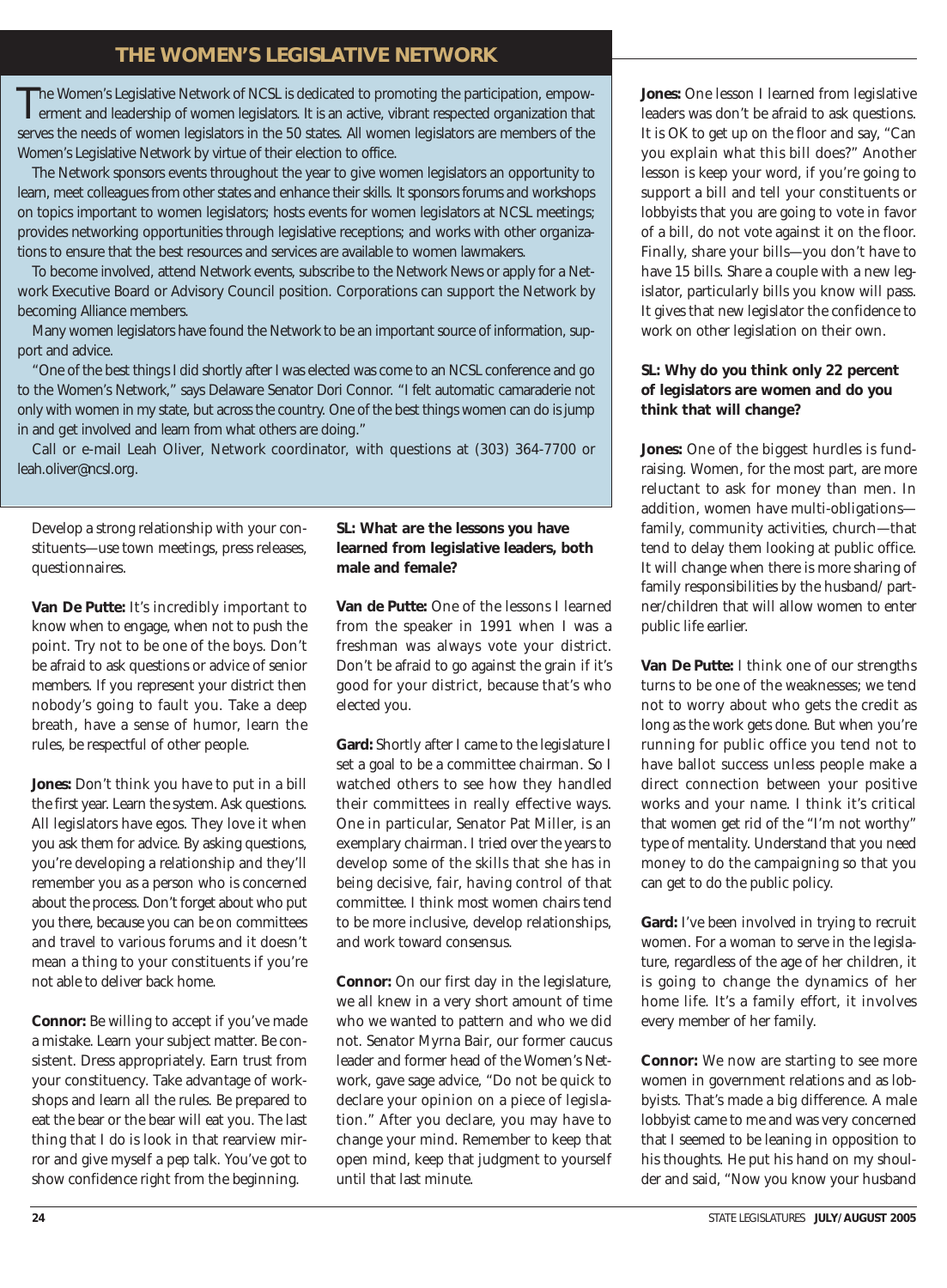would be supporting me." I was taken aback and I looked at him said, "But my husband's not here now. We are different people and our thoughts are different." Women lobbyists aren't like that. We speak each other's language.

#### **SL: What is the role of diversity in the legislative process?**

**Jones:** It's critical. We have legislators in their late 70s and legislators in their 30s and both groups give us a different perspective. We have legislators from different walks of life, not only by race, gender, religion and ethnicity, but political philosophy and economics, as well. Diversity brings forth different types of bills, which gives all of us a positive learning experience.

**Gard:** Most of our districts are becoming more diverse. My district certainly is. It has changed dramatically over the 16 years that I have represented it. I don't think that the membership of the legislature reflects the diverse nature of the constituency there. We have a long way to go.

#### **SL: How important do you feel it is to have a mentor? Did you have one? If so, how did he or she affect your career?**

**Van de Putte:** My first mentor was a local elected official and life-long friend. He had served in the legislature before coming back to serve in county government. He made it a point in the early 1980s to begin appointing women to commissions and committees. I still go to him for advice. When you look for a mentor, make sure you find someone who's not just successful, but who embodies that sense of public service that we all strive for.

**Connor:** My mentor would be my late husband. He had an ability to find common ground, to be a listener. He was able to suck it up, walk away and let it go. He never used a foul word, never spoke badly about anyone.

**Jones:** My mentor was my state senator, Delores Kelley. She was very instrumental when I first came to the legislature in terms of dispelling misconceptions I had about being a legislator and showing me the ropes.

### **WOMEN'S CAUCUSES**

Formal women's legislative caucuses often hire staff, hold weekly or monthly meetings during session, are policy-oriented, and may pay dues (\$10 to \$200) or raise funds. Informal caucuses are usually unstructured, primarily social, and meet once or twice per session.





Texas Senator Leticia Van de Putte, a pharmacist for more than 20 years, is Democratic caucus chair and incoming president-elect of NCSL.

PHOTO: TEXAS SENATE MEDIA DEPARTMENT

My second mentor was my Appropriations Committee chairman, the late Pete Rawlings, who gave me the opportunity of serving as vice chair of a subcommittee which enabled me to show my expertise. Serving on the Appropriations Committee was instrumental in me getting recognized by our current speaker to serve in my present capacity as speaker pro tem.

#### **SL: How can women legislators support each other?**

**Van de Putte:** Several years ago, we had a whole package of bipartisan women's health initiatives. But we could not get the bills set for the House floor for debate. We decided